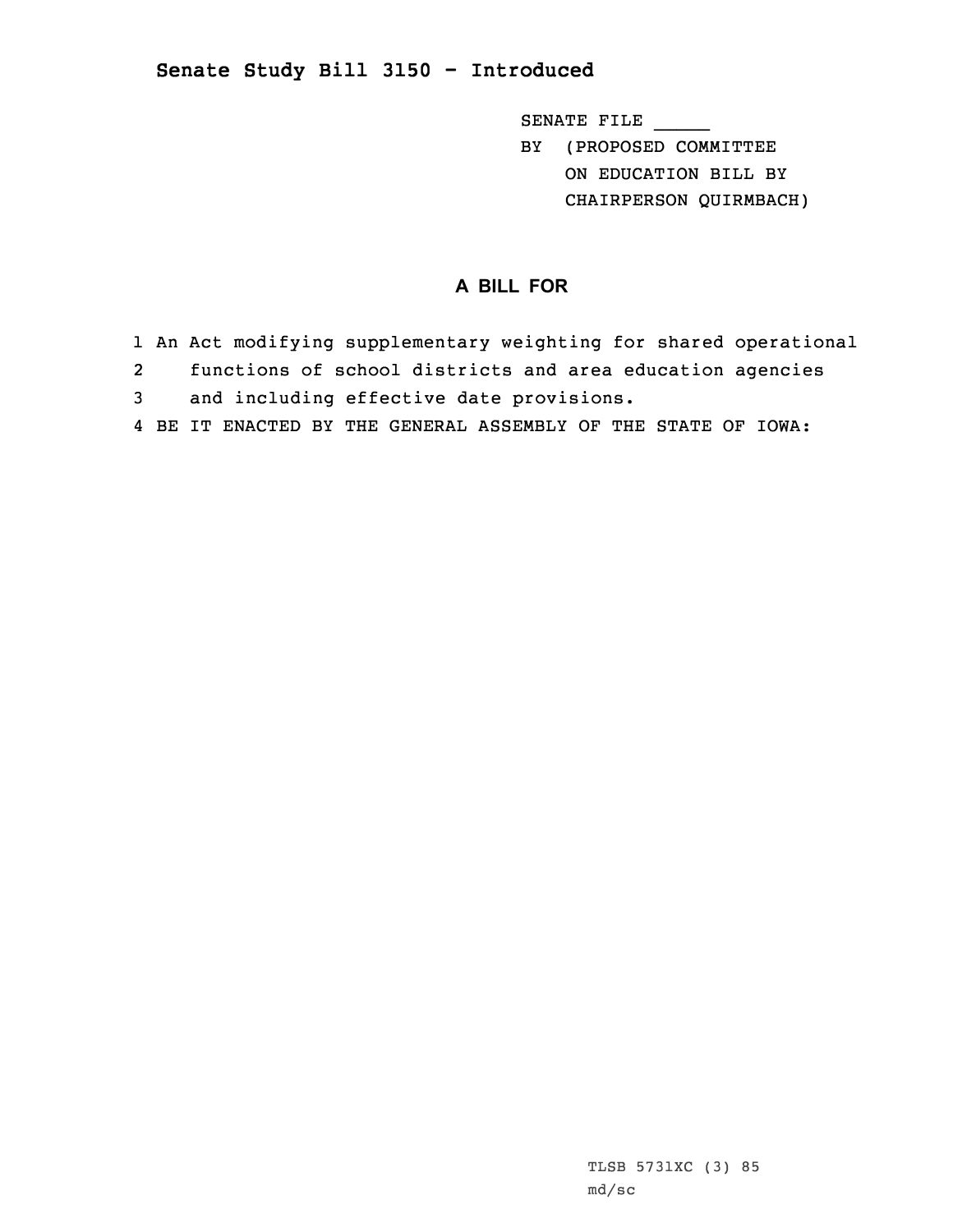1 Section 1. Section 257.11, subsection 7, paragraph a, subparagraph (1), Code 2014, is amended to read as follows: (1) In order to provide additional funding to increase student opportunities and redirect more resources to student programming for school districts that share operational functions, <sup>a</sup> supplementary weighting of two hundredths per 7 pupil shall be assigned to pupils enrolled in a district that shares with <sup>a</sup> political subdivision one or more operational functions of <sup>a</sup> curriculum director, school administration manager, social worker, school nurse, school counselor, or school librarian, or one or more operational functions in 12 the areas of superintendent management, business management, human resources, transportation, or operation and maintenance for at least twenty percent of the school year, shall be assigned <sup>a</sup> supplementary weighting of five pupils for each shared operational function. The additional weighting shall be assigned for each discrete operational function shared. The operational function sharing arrangement does not need to be <sup>a</sup> newly implemented sharing arrangement to receive supplementary 20 weighting under this subsection. However, to receive supplementary weighting under this subsection for an ongoing operational function sharing arrangement that began before 23 July 1, 2014, the district shall submit information to the department documenting the cost savings directly attributable 25 to the shared operational functions and describe the district's consideration of additional shared operational functions. Sec. 2. Section 257.11, subsection 7, paragraphs <sup>c</sup> and d, Code 2014, are amended to read as follows: *c.* Supplementary weighting pursuant to this subsection shall be available to <sup>a</sup> school district for <sup>a</sup> maximum of five years during the period commencing with the budget year beginning July 1, 2014, through the budget year beginning July 33 1, 2019. The minimum amount of additional weighting for which <sup>a</sup> school district shall be eligible is an amount equivalent to 35 ten additional pupils, and the maximum amount of additional

 $-1-$ 

LSB 5731XC (3) 85  $md/sec$  1/4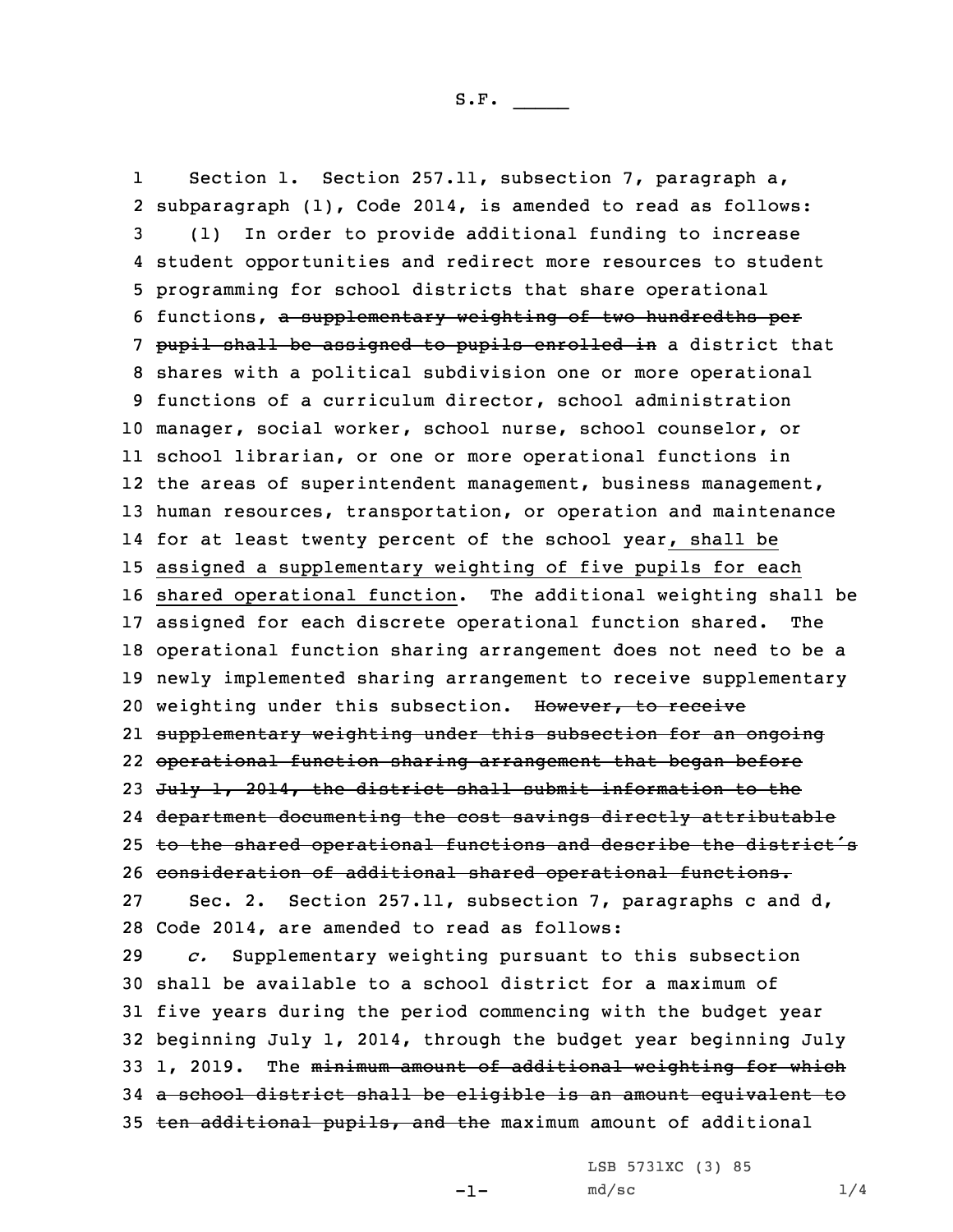1 weighting for which <sup>a</sup> school district shall be eligible is 2 <del>an amount equivalent to</del> forty additional pupils. Rece<del>ipt of</del> 3 supplementary weighting by <sup>a</sup> school district pursuant to this 4 subsection for more than one year shall be contingent upon 5 the annual submission of information by the district to the 6 department documenting cost savings directly attributable to 7 the shared operational functions. Criteria for determining 8 the number of years for which supplementary weighting shall 9 be received pursuant to this subsection, subject to the 10 five-year maximum, and for determining qualification of 11 operational functions for supplementary weighting shall be 12 determined by the department by rule, through consideration of 13 <del>long-term savings by the school district or</del> increased student 14 opportunities.

 *d.* Supplementary weighting pursuant to this subsection shall be available to an area education agency for <sup>a</sup> maximum of five years during the period commencing with the budget year beginning July 1, 2014, through the budget year beginning July 1, 2019. The minimum amount of additional funding for which 20 an area education agency shall be eligible is fifty thirty thousand dollars, and the maximum amount of additional funding for which an area education agency shall be eligible is two hundred thousand dollars. The department of management shall annually set <sup>a</sup> weighting for each area education agency to generate the approved operational sharing expense using the area education agency's special education cost per pupil amount 27 and foundation level. Receipt of supplementary weighting 28 by an area education agency for more than one year shall be contingent upon the annual submission of information by the district to the department documenting cost savings directly 31 attributable to the shared operational functions. Criteria 32 for determining the number of years for which supplementary weighting shall be received pursuant to this subsection, subject to the five-year maximum, and the amount generated by 35 the supplementary weighting, and for determining qualification

LSB 5731XC (3) 85

 $-2-$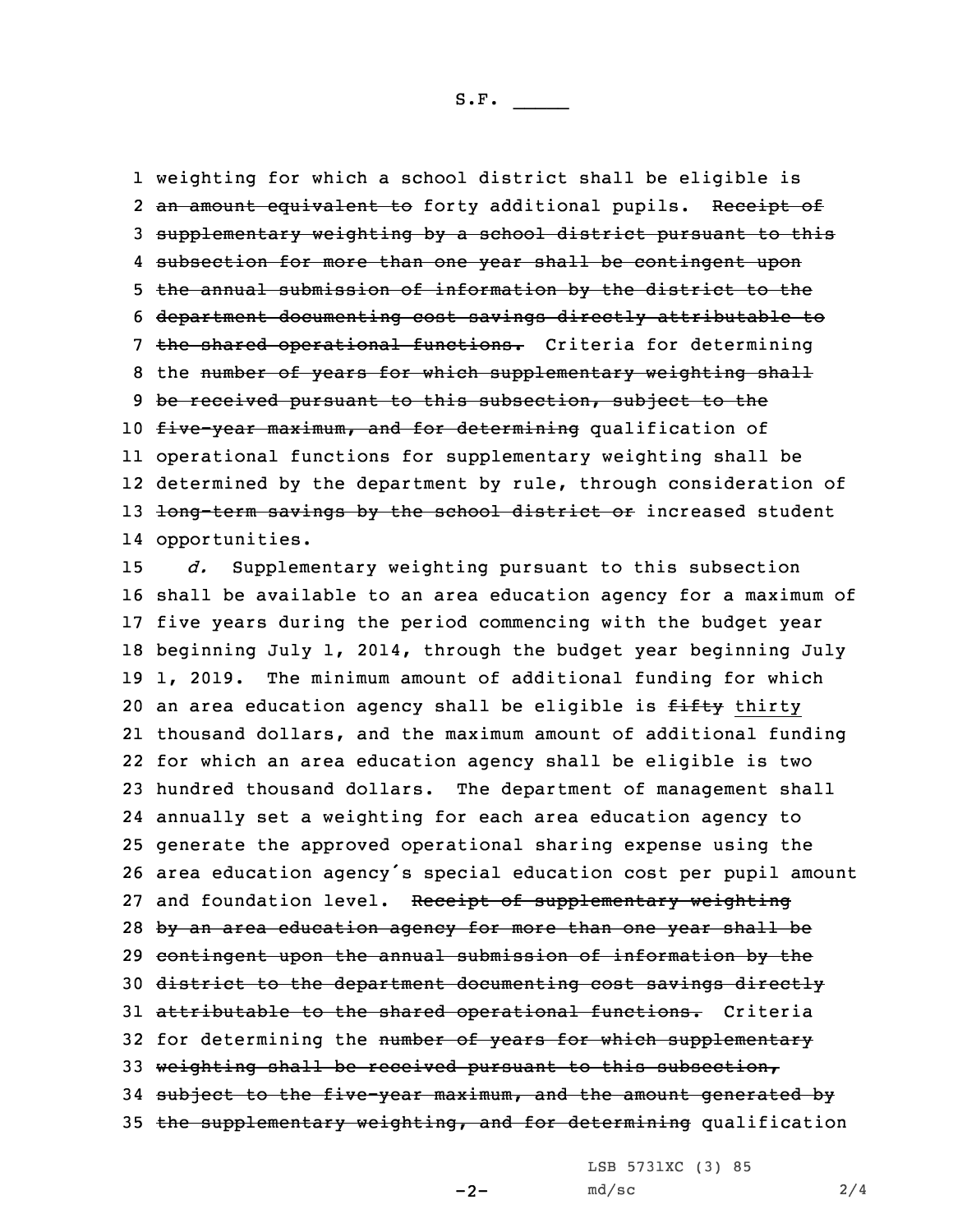S.F.  $\rule{1em}{0.15mm}$ 

 of operational functions for supplementary weighting shall be determined by the department by rule, through consideration of 3 <del>long-term savings by the area education agency or</del> increased student opportunities.

5 Sec. 3. EFFECTIVE UPON ENACTMENT. This Act, being deemed of 6 immediate importance, takes effect upon enactment. 7 EXPLANATION

8 **The inclusion of this explanation does not constitute agreement with** <sup>9</sup> **the explanation's substance by the members of the general assembly.**

 Code section 257.11(7), enacted in 2013 Iowa Acts, chapter 65 (HF 472), established supplementary weighting of 0.02 per pupil for school districts and area education agencies that share with <sup>a</sup> political subdivision one or more operational functions of <sup>a</sup> curriculum director, school administration manager, social worker, school nurse, school counselor, or school librarian, or one or more operational functions in the areas of superintendent management, business management, human resources, transportation, or operation and maintenance for at least 20 percent of the school year. The additional weighting is assigned for each discrete operational function shared. The supplementary weighting is available to <sup>a</sup> school district for <sup>a</sup> maximum of five years during the period commencing with the budget year beginning July 1, 2014, through the budget year beginning July 1, 2019. Code section 257.11(7) establishes <sup>a</sup> minimum amount and <sup>a</sup> maximum amount of additional weighting for which <sup>a</sup> school district or area education agency is eligible. The bill strikes the 0.02 per pupil supplementary weighting and establishes an additional weighting of five pupils for each shared operational function. The bill also strikes the minimum amount of additional weighting for which <sup>a</sup> school district is eligible and changes the minimum amount of additional funding for which an area education agency is eligible from \$50,000 to 33 \$30,000.

34 The bill also strikes provisions that required certain 35 documentation and reporting of the cost savings directly

 $-3-$ 

LSB 5731XC (3) 85  $md/sec$  3/4